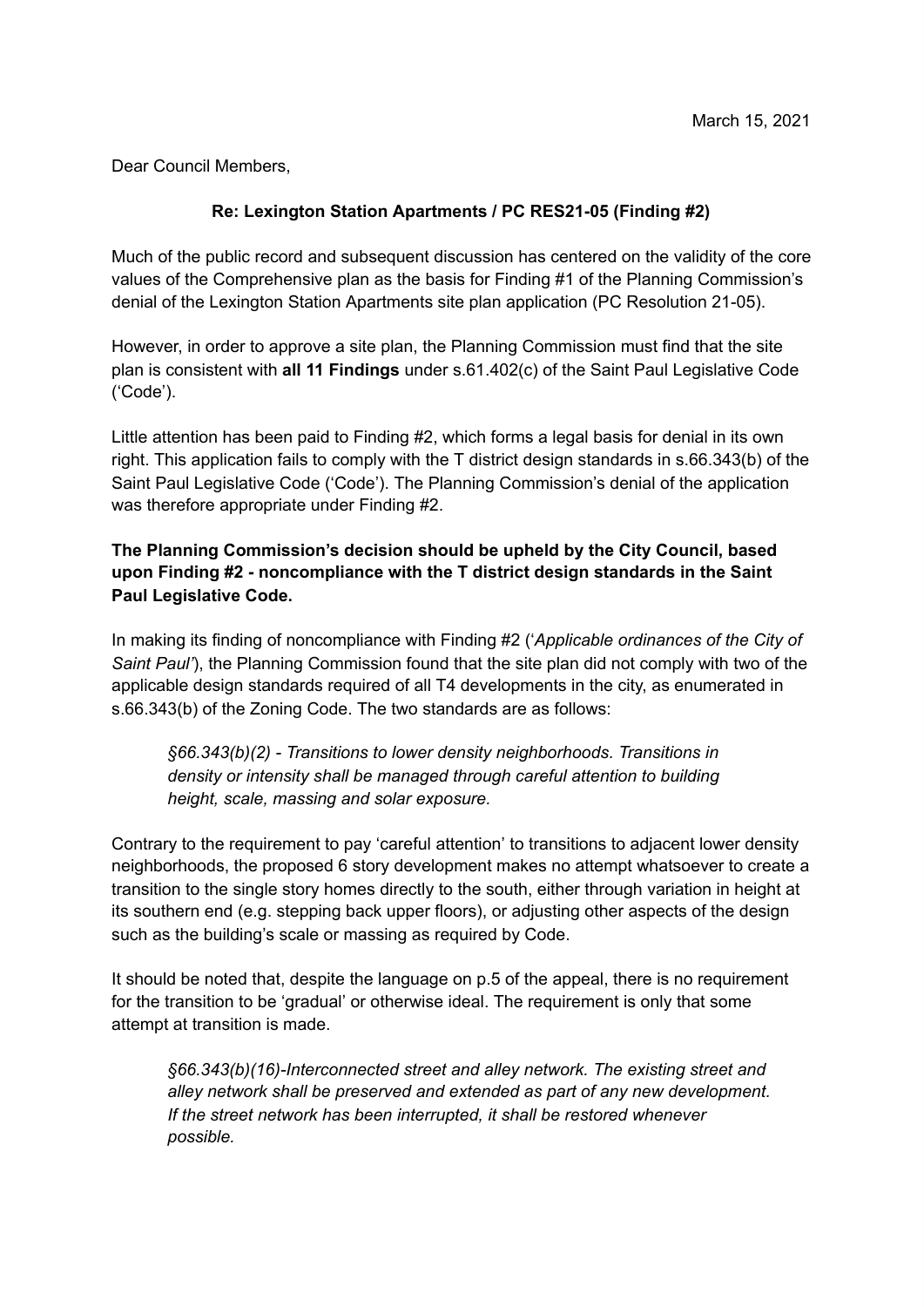The proposed development makes no attempt to extend or restore the interrupted East-West connection which would have been Fuller Ave. Instead, by proposing to combine two separate parcels of land that straddle the prospective right of way and build a single structure across them, the development would actively foreclose any future restoration of the street network.

Not only does the proposed building covers the entirety of the site, impeding pedestrian E-W flow, it neglects even the simplest mitigation. It would be trivial, for example, to connect the sidewalk that already runs along the north side of the Carty Heights facility and ends at the west corner of the site, to the public sidewalk at Lexington Ave., running along the existing private driveway.

## **The developer does not dispute their failure to comply with the T district design standards, and no circumstances unique to the property exist that make compliance impractical or unreasonable.**

Critically, the developer does not dispute that either of these findings were reasonable or factually based (Appeal, p.5). The developer instead bases their claim of compliance with s.66.343(b) of the Zoning Code on being *exempted* from these standards through the 'Applicability' clause s.66.343(a), which states:

*Site plans and other development proposals within traditional neighborhood districts shall be consistent with the applicable design standards unless the applicant can demonstrate that there are circumstances unique to the property that make compliance impractical or unreasonable.*

It's important to note that s.66.343(a) explicitly puts the burden of proof on the *applicant* unless the applicant can demonstrate that there is something unique about the property that makes it impractical or unreasonable to comply with the T district standards, the design standards *shall* apply.

The applicant has put forward no evidence to date to support the assertion, newly made in their appeal letter, that there is anything unique about the *site itself* which could form a basis for disapplication of the design standards required for all T district developments by Code.

There is nothing about the *site itself* inhibiting the applicant from minimally meeting the requirements of s.66.343(b)(2) and (16). The standards could be met simply by stepping back the upper floors of the building at its southern end and incorporating a continuous sidewalk connection to allow for E-W pedestrian access to N. Dunlap St.

**The developer misinterprets the Code to claim that no design standards should apply to their application. No applicable design standards exist that supersede the T district standards.**

In the alternative, the developer relies on the latter part of the 'Applicability' clause in s.66.343(a):